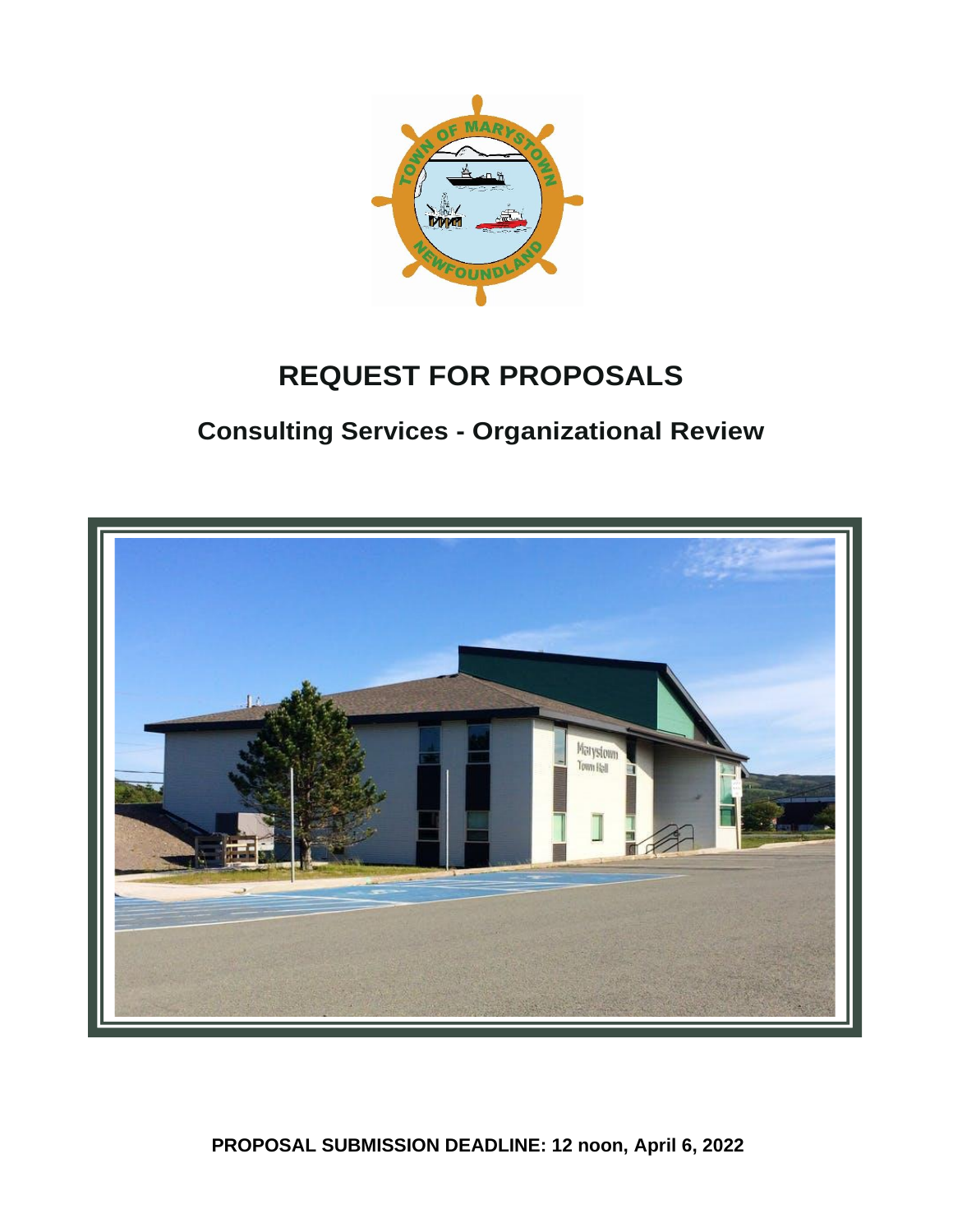# **TABLE OF CONTENTS**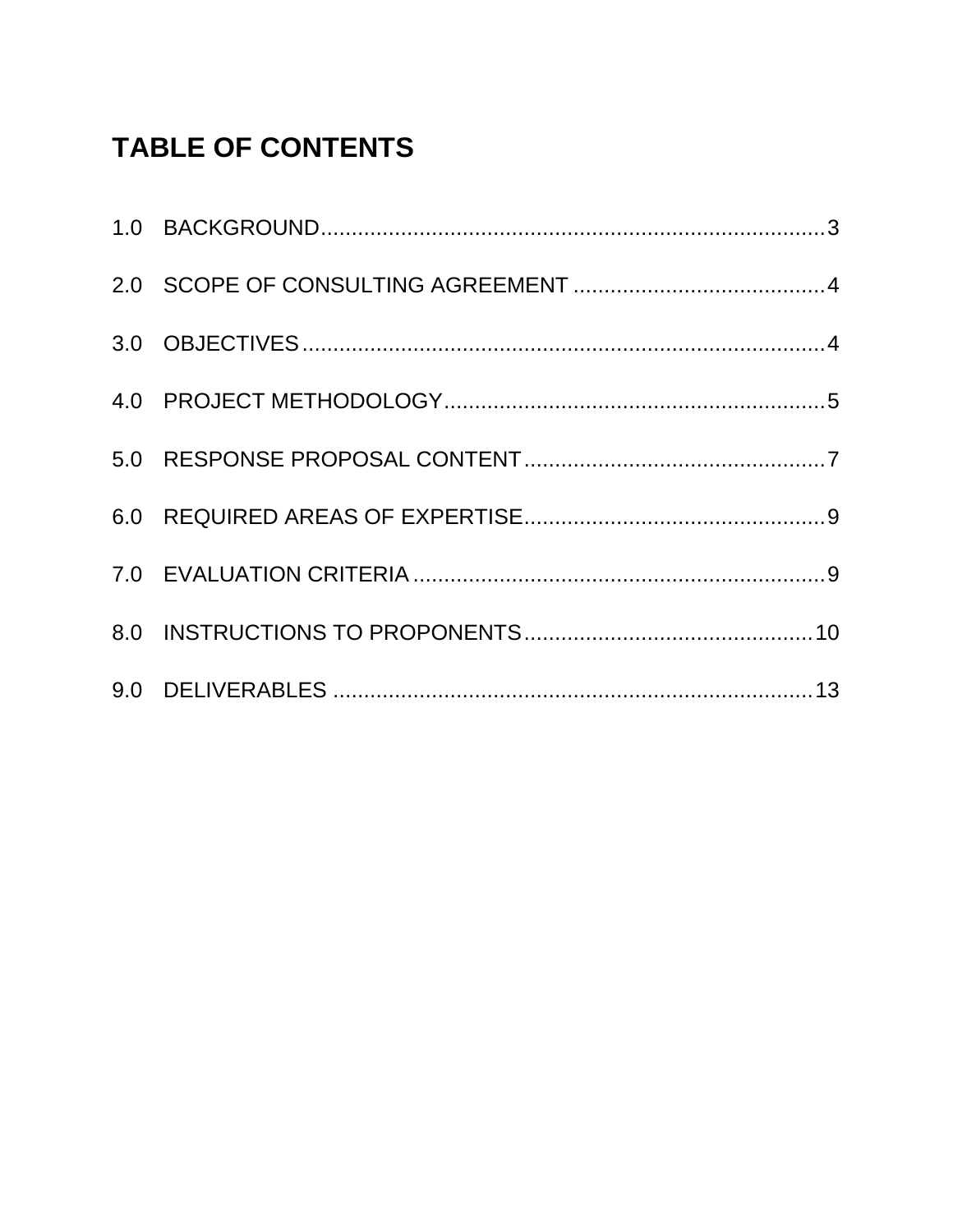## **RFP - Organizational Review**

## <span id="page-2-0"></span>**1.0 BACKGROUND**

Council has decided to review the current organizational structure of the Town of Marystown with an emphasis on ensuring programs and services are delivered in an efficient and cost-effective manner within the legislated mandate and Council policies. Council wishes to operate the municipality in both an efficient and effective manner, while maintaining a quality, sustainable service delivery within available resources.

Marystown is located on the Burin Peninsula about 306 km from St. John's and is situated on a wide harbour in Mortier Bay, within Placentia Bay. Both bays are large, deep and ice-free which allows for year-round shipping in and out of the bays.

With a population of 5,204 residents (2021 Census), Marystown is the 15<sup>th</sup> largest municipality in the province and serves as the primary economic and commercial services centre for the Burin Peninsula, which has a population of just under 20,000.

Marystown is a great place to live and raise a family. The surrounding area - including Burin, which is also home to the Burin Peninsula Health Care Centre – has four public schools and two trade colleges. The community has two shopping malls, featuring several top chains, a number of other businesses, including a Wal-Mart store, and a good selection of restaurants from which to choose.

There is a whole range of options for those interested in maintaining an active and healthy lifestyle, including a track and field complex, two softball diamonds, an arena and several beautiful walking trails. The Town's Recreation Complex is operated by the YMCA and includes a year-round swimming pool, walking track, fitness room and a community room. There are also opportunities for ATV or snowmobile trips into the countryside where outdoor enthusiasts can enjoy hunting, fishing, camping and other activities.

The Municipalities Act and other government legislation, such as the Public Procurement Act, Water Resources Act and the Urban and Rural Planning Act, provide the legal and policy framework for Council and senior management staff.

The Municipalities Act describes the authorities of Council, services within a legislated authority, and the Departments and senior management responsible for implementing these services. The core services provided by our municipality include, but are not limited to:

- Finance/Administration
- Planning or Development
- Public Works
	- o Water Treatment Services
	- o Snow & Ice Control
	- o Road Infrastructure and Maintenance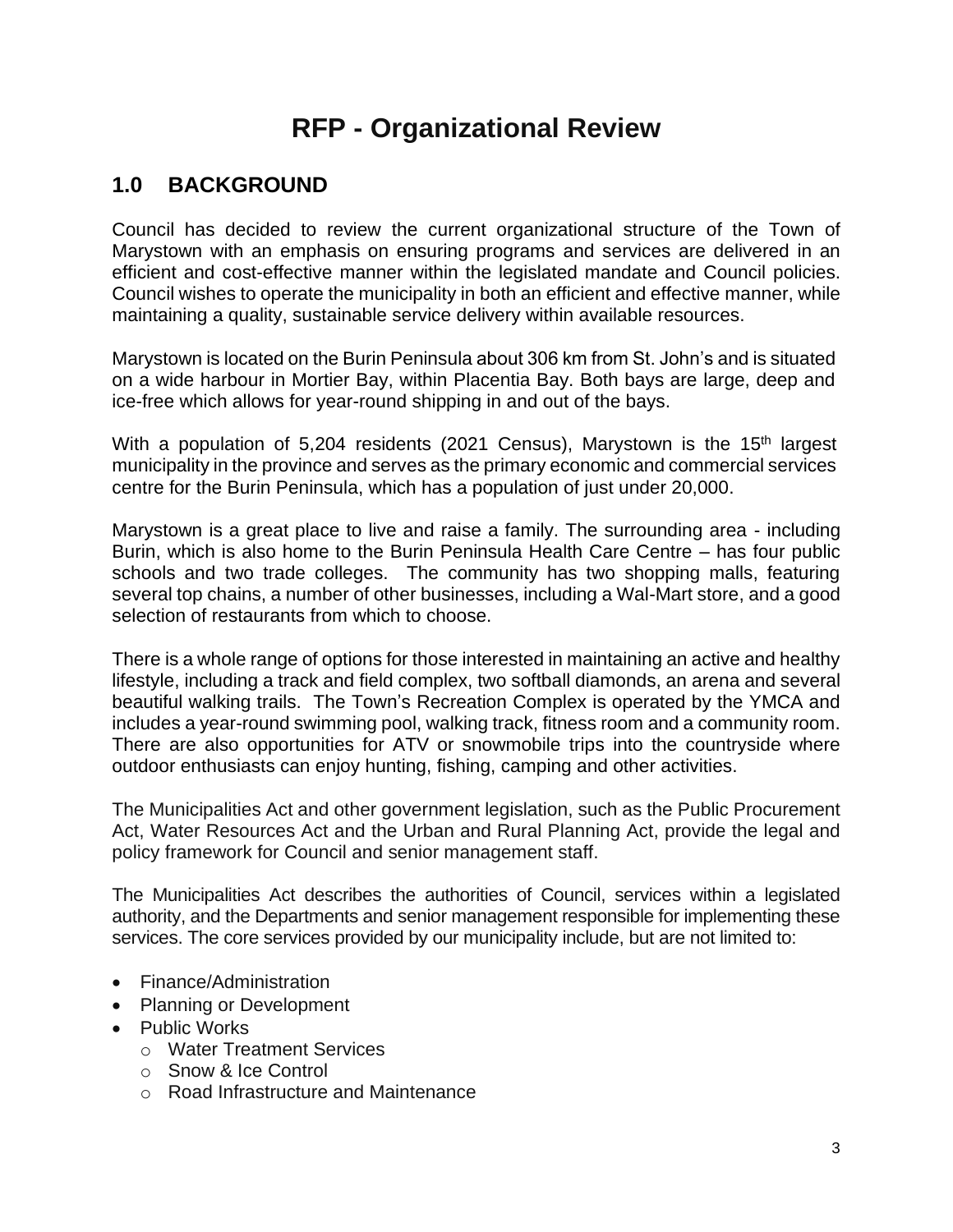- o Water & Sewer Infrastructure
- Recreation and Community Services
- Fire Department

## <span id="page-3-0"></span>**2.0 SCOPE OF CONSULTING AGREEMENT**

The Town of Marystown is seeking the services of a consulting firm with experience in conducting organizational, operational and structural reviews of municipal governments.

The successful consultant/consulting firm shall provide a detailed review of the operations of all inside Town operations (clerical staff and Directors) within the Town Hall itself. The review will define all operations within the Town's legal mandate and policies, and will also identify any programs that are not within this legal and policy framework. Opportunities for improvements that will achieve greater efficiencies in municipal operations will be identified with recommendations for Council's consideration.

The primary objective of the RFP is to establish a long term, organizational and operational plan for the Town. The plan must focus on identifying essential and required staffing levels, along with Departmental and divisional structures, to meet the immediate and long-term requirements of the organization within its legislative mandate and policy framework. A key priority will be to align Town resources with services and operations including identifying any gaps/inefficiencies in the required staffing levels.

The Organizational Review will have specific focus on defining the services provided and conducting an evaluation of the overall effectiveness and efficiency of Town operations. The review will be conducted through a factual, analytical and transparent process.

#### <span id="page-3-1"></span>**3.0 OBJECTIVES**

- 1) The consultant shall conduct a review and define the Town's legislated services and define those services contained within the Town's policies.
- 2) The consultant shall provide an in-depth analysis of the strengths and weakness of the overall organizational structure, operating procedures and systems of the Town of Marystown in relation to delivering its mandate and policies.
- 3) The consultant shall review the current organizational structure for all inside Town staff (clerical and Directors) including but not necessarily limited to the following Departments: Finance/Administration, Public Works, Recreation and Planning & Development. An essential component of this analysis will focus on essential staffing, services and Departmental structures while optimizing human and operational resource levels to achieve operational efficiencies.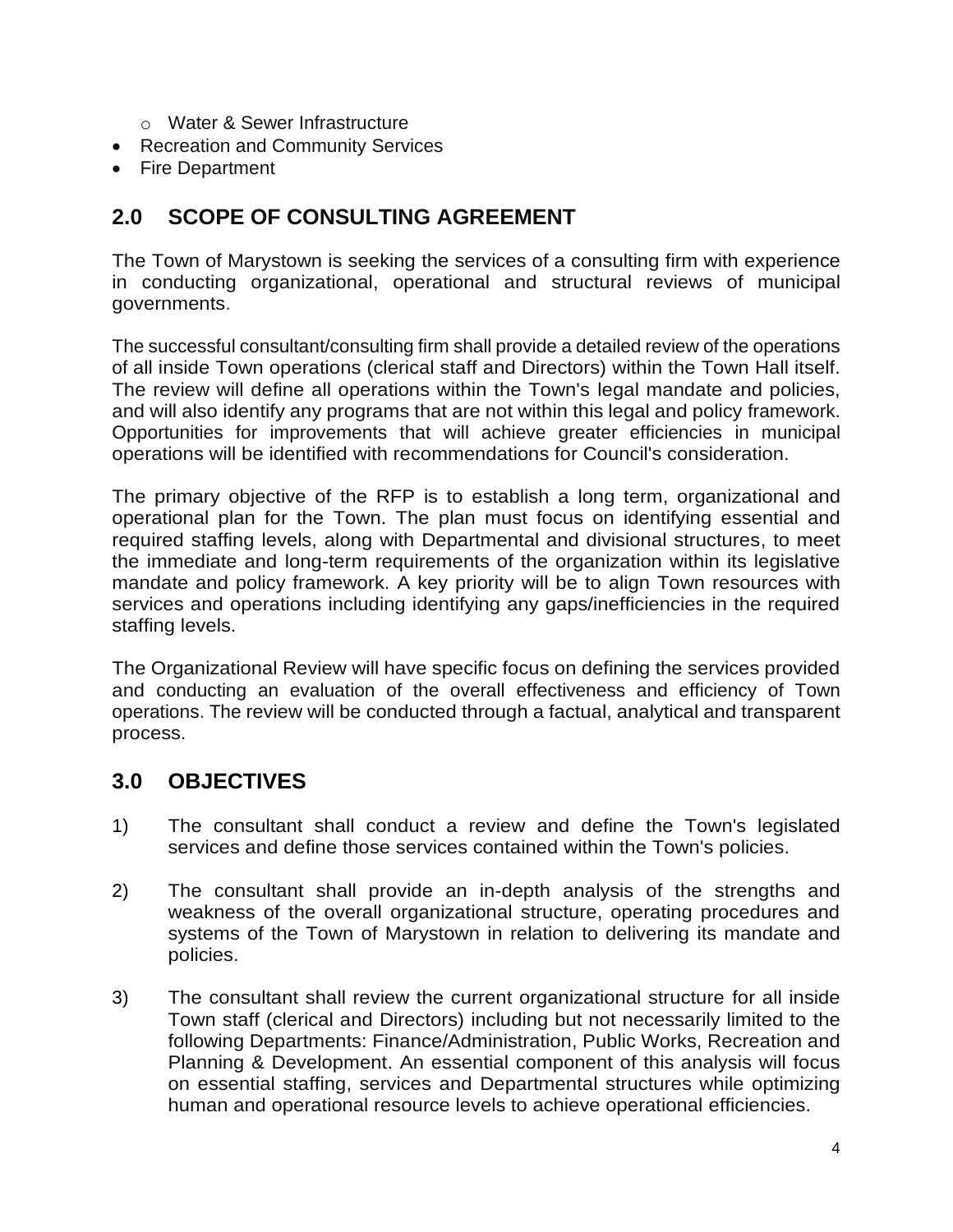- 4) The consultant shall identify strengths and weaknesses of the existing organizational structure, operating procedures and processes, as well as the allocated resources, to determine the most structurally and operationally effective design for all Town Departments.
- 5) Within the analysis, the consultant shall incorporate a comparison of the Town's overall internal organizational structure, including a detailed review of positions, operating procedures, processes and allocated resources, with other municipalities comparable to the Town of Marystown. The comparison should include other municipalities within Newfoundland and Labrador. Emphasis will be placed on identifying those municipalities regarded as employing best practices.
- 6) The consultant shall provide salary scale benchmarks for each position with a comparison of similar positions within municipalities comparable to the Town of Marystown. The comparison should include municipalities within Newfoundland and Labrador
- 7) The consultant shall recommend practical, achievable and realistic revisions and/or adjustments to the Town's overall organizational structure. Recommendations include reporting relationships, positions titles, job functions and salary scales that would:
	- a) clarify roles, responsibilities and authority of staff through revised/streamlined job descriptions
	- b) eliminate duplication and overlap of responsibilities both within the Town and individual Departments and between Departments and staff
	- c) clearly identify any gaps in the existing staffing and program delivery
	- d) improve the delivery time and quality of services provided by all **Departments**
	- e) improve communications within and between the Departments, Council and residents
	- f) result in staffing resources that are efficient and cost effective

### <span id="page-4-0"></span>**4.0 PROJECT METHODOLOGY**

The consultant shall submit a proposed methodology to achieve the project objectives as set out in section 3, which incorporates the following elements:

4.1 A general inventory of all services provided by the Town (summary form) and the Departments, in particular, to include all Town resources applied to each of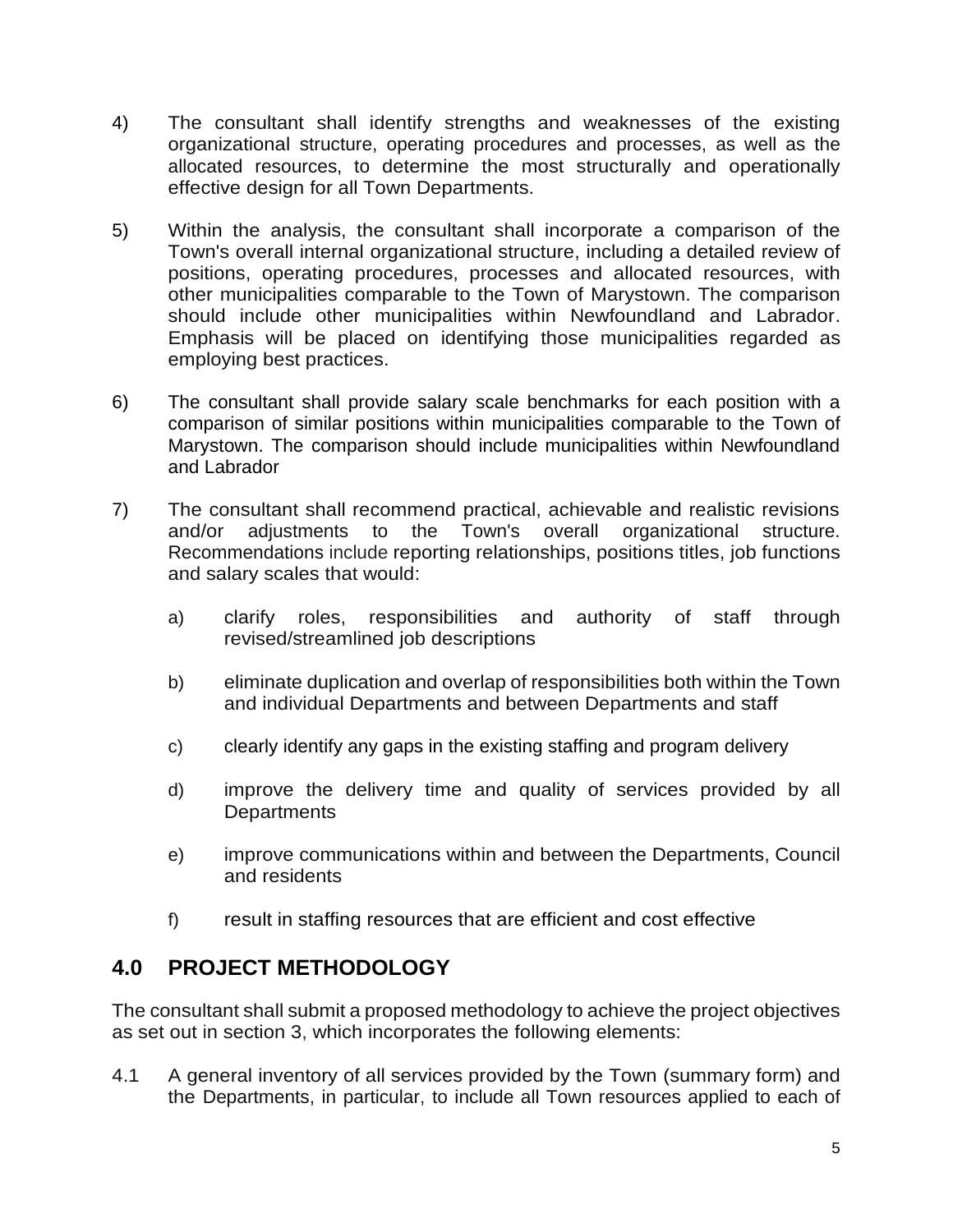these services. Must determine if the services are within the legislated mandate and/or polices of the Town.

- 4.2 Meet with and individually interview key stakeholders, including but not necessarily limited to:
	- a) All members of Council
	- b) Chief Administrative Officer
	- c) All Departmental Directors
	- d) All internal employee representatives within each Department as coordinated with CAO & Departmental Directors

These interviews are expected to provide an opportunity for observations and comments concerning current operations and provide suggestions for improvement. All interviews with employees are expected to be conducted in a confidential manner, while maintaining a secure confidential environment for the participation of employees.

It is estimated that the number of interviews with Council and employees, will be approximately seventeen (17) individuals.

- 4.3 Compile a review of pertinent background information including, but not limited to:
	- a) legislated services and policy approved services
	- b) current Departmental organizational charts and staff counts
	- c) position descriptions and skills competencies required (as necessary)
	- d) any reports or studies that would be beneficial
	- e) general industry service norms or standards for delivery of services under the responsibility of the Departments

Background information must be compiled taking into consideration the Municipalities Act, Town bylaws, Town policies and relevant provincial legislation.

- 4.4 Analyze background information to identify key patterns and trends from which a structural questionnaire can be prepared to obtain pertinent information from employees and stakeholders to include:
	- a) identification of strengths, weakness and opportunities in the present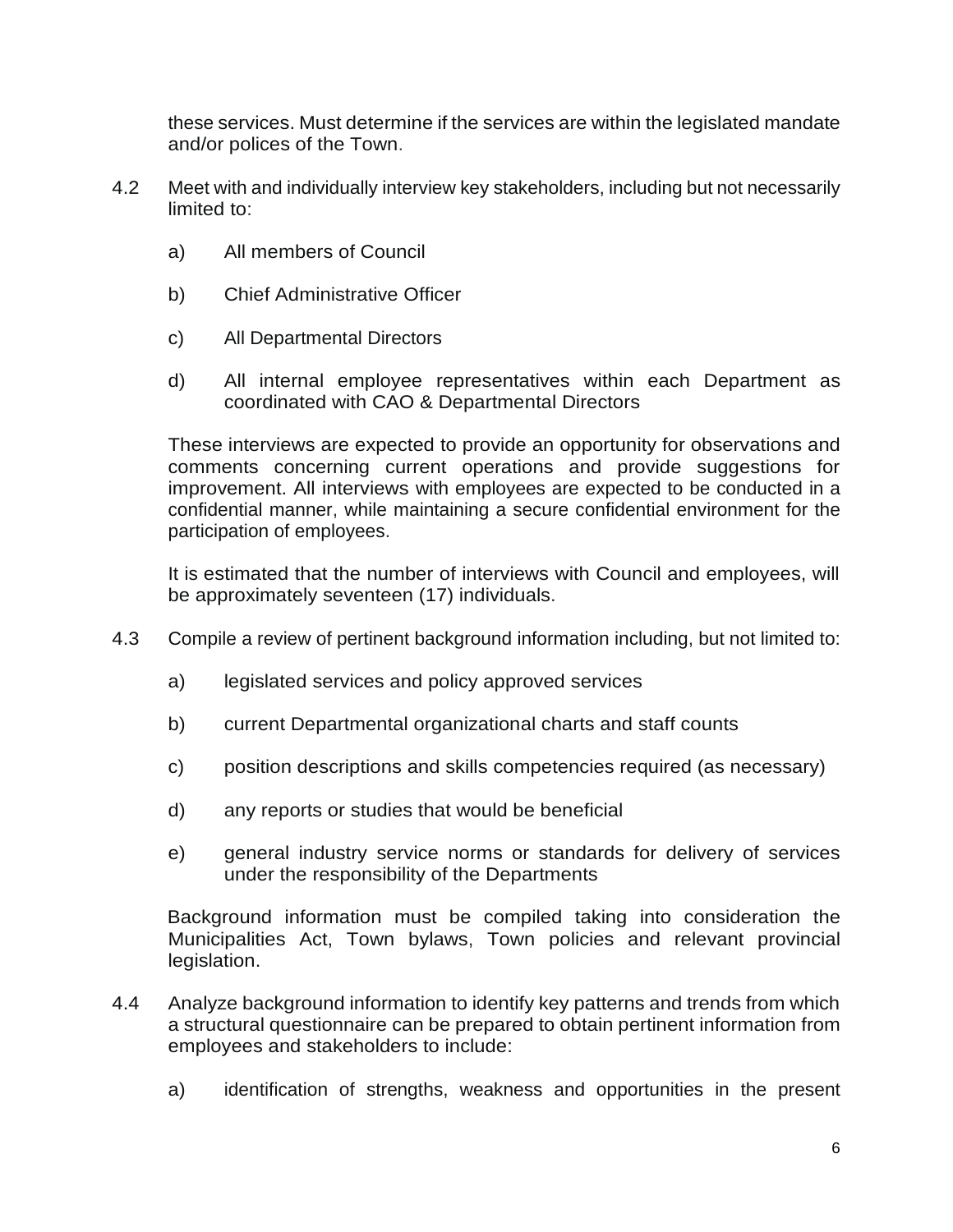organizational set-up and suggestions for potential change

- b) relations with other Town Departments including documenting extent and nature of interaction
- c) services including suggestions/comments for improving quality of services provided, cost-savings initiatives and on-time delivery or ontime task elements
- d) suggest priority items that would increase the Town's organizational and operational efficiency and/or cost effectiveness
- 4.5 Analyze the results of the consultations, whether in the form of interviews, questionnaires. etc., to identify:
	- a) significant patterns or trends in perception regarding the current level of services provided, organization structure, reporting relationship and position functions
	- b) duplication/overlap of responsibilities/effort within the Town as well as within and between Departments and staff
	- c) any gaps or inefficiencies in program and/or service delivery with an emphasis on staffing required to deliver these programs/services
- 4.6 Collect benchmarking data respecting Departments in comparable municipalities within Newfoundland and Labrador and other Canadian jurisdictions to identify key trends and patterns in service delivery and identify improvements that can be applied within the Town of Marystown.

#### <span id="page-6-0"></span>**5.0 RESPONSE PROPOSAL CONTENT**

- 5.1 Proposals should include a Table of Contents properly indicating the section and page numbers of the information included.
- 5.2 Proposals should include an Executive Summary of no more than one (1) page on the information presented, including the Proponent's qualifications and services.
- 5.3 Methodology and Approach
	- a) The Consultant is to include a detailed and concise statement to demonstrate a clear understanding of the project scope and project deliverables.
	- b) The Consultant shall include a detailed and concise Work Plan on how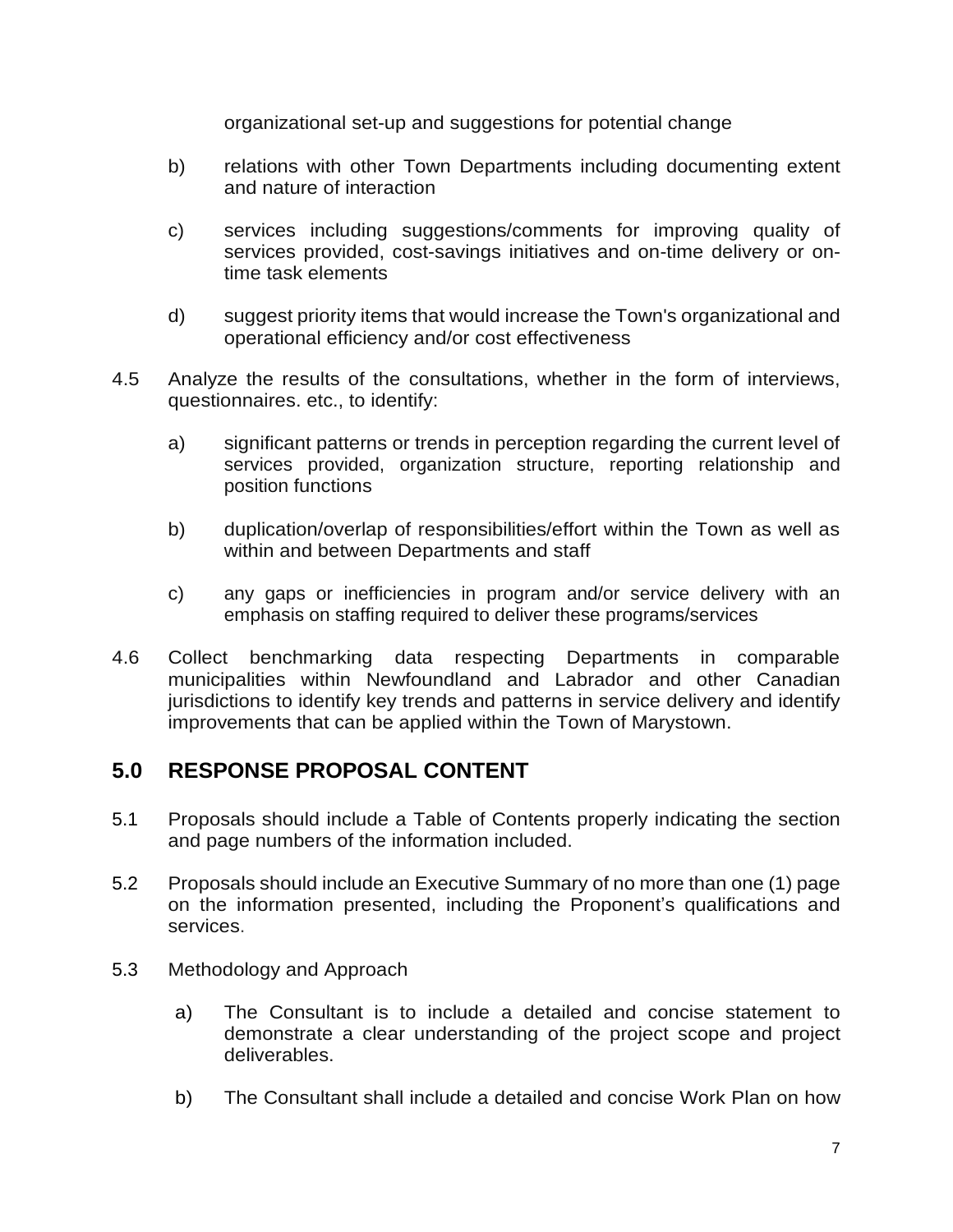they propose to achieve the goal of producing the Plan detailed in Section 4. The Consultant is to include a proposed schedule of work taking into account the project is to be completed in no more than twelve (12) weeks after awarding it to the successful Consultant.

- 5.4 Experience & Qualifications
	- a) The Proponent is to demonstrate their expertise and explain how it is related to this review.
	- b) Experience should include a list of similar projects conducted by the proponent.
	- c) The Proponent is to provide general information on the firm, including a brief history and number of years in business.
	- d) The Proponent is to include references related to the relevant review/study experience.
	- e) The Proponent to provide the names of key members of the assessment team including resumes and relevant review/study experience, availability, current workload and headquarters location.
	- f) Provide an Organizational Chart indicating the names of the individuals to be involved in the major tasks of the study/review and the lines of responsibility. The organizational chart should also include the specific responsibilities of key personnel and their role on the study team. A breakdown of costs is to be included showing hours for each individual and hourly rate of same.
	- g) The Proponent shall not subcontract any parts of this work to other parties not described in this RFP without written approval from the Town.
- 5.5 Cost of services to be submitted in a sealed envelope.
	- a) The Proponent shall describe how Cost of Services will be calculated.
	- b) The contract will be a fixed price that includes all professional services to complete the objectives described. Changes to the contract terms and cost will be considered only if:
		- there is a material change in the scope of work to be performed
		- there is a material delay in the performance of the work beyond the control of the Consultant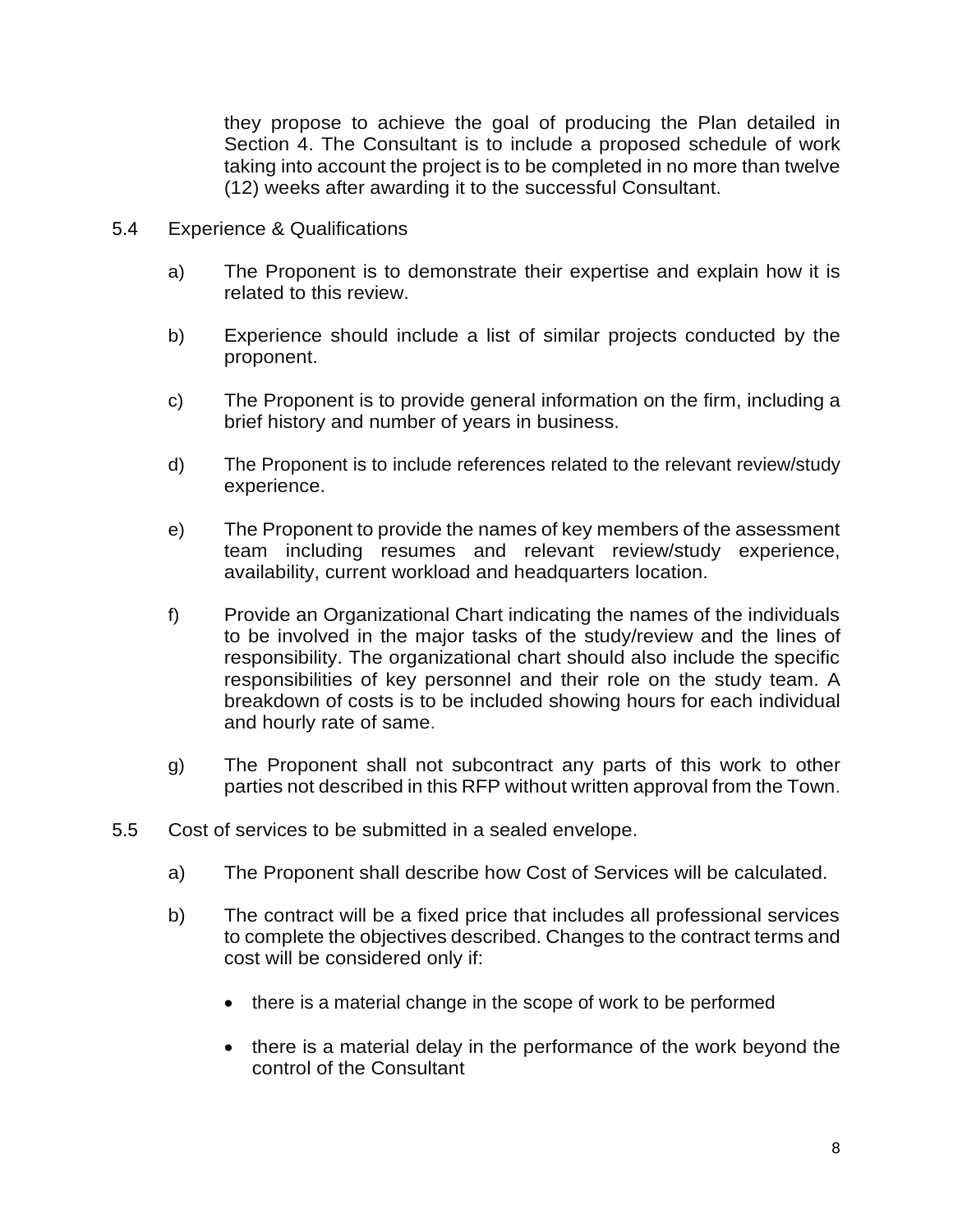c) Cost of Services is to be submitted with the proposal in a separate sealed envelope appropriately identified as to the contents. These costs are to include all cost associated with the review.

### <span id="page-8-0"></span>**6.0 REQUIRED AREAS OF EXPERTISE**

Proponents are to provide relevant expertise in the following fields:

- a) Understanding of Municipal Operations and Legislation
- b) Organization Design Principles

### <span id="page-8-1"></span>**7.0 EVALUATION CRITERIA**

Proposals will be evaluated using a two-step procurement procedure whereby the Technical and Cost of Services responses will be submitted in two separately sealed envelopes.

Proponents will be evaluated on the technical proposal prior to the opening and evaluation of the Cost of Services responses as detailed in Section 7.3.

| <b>Evaluation Criteria</b>                                 | <b>Sub</b><br><b>Score</b> | <b>Maximum</b><br><b>Score</b> |  |
|------------------------------------------------------------|----------------------------|--------------------------------|--|
| <b>Technical Evaluation</b>                                |                            |                                |  |
| 1.0 Methodology-Approach                                   |                            | 20                             |  |
| Scope of Work Statement<br>1.1                             | 6                          |                                |  |
| 1.2 Work Plan                                              | 10                         |                                |  |
| 1.3 Delivery Schedule                                      | $\overline{4}$             |                                |  |
| 2.0 Experience - Qualifications                            |                            | 50                             |  |
| Demonstrated Expertise and Corporate background<br>2.1     | 25                         |                                |  |
| Experience in presented project examples<br>$2.2^{\circ}$  | 6                          |                                |  |
| References<br>2.3                                          | $\overline{4}$             |                                |  |
| 2.4 Proposed key team members and resumes                  | 15                         |                                |  |
| <b>Sub-Total Technical Evaluation</b>                      |                            | 70                             |  |
| <b>Financial Evaluation</b>                                |                            |                                |  |
| 3.0 Cost of Service (Provided in a sealed envelope)        |                            |                                |  |
| <b>Total of Technical Evaluation &amp; Cost of Service</b> |                            |                                |  |

#### 7.1 Weighted Factor Table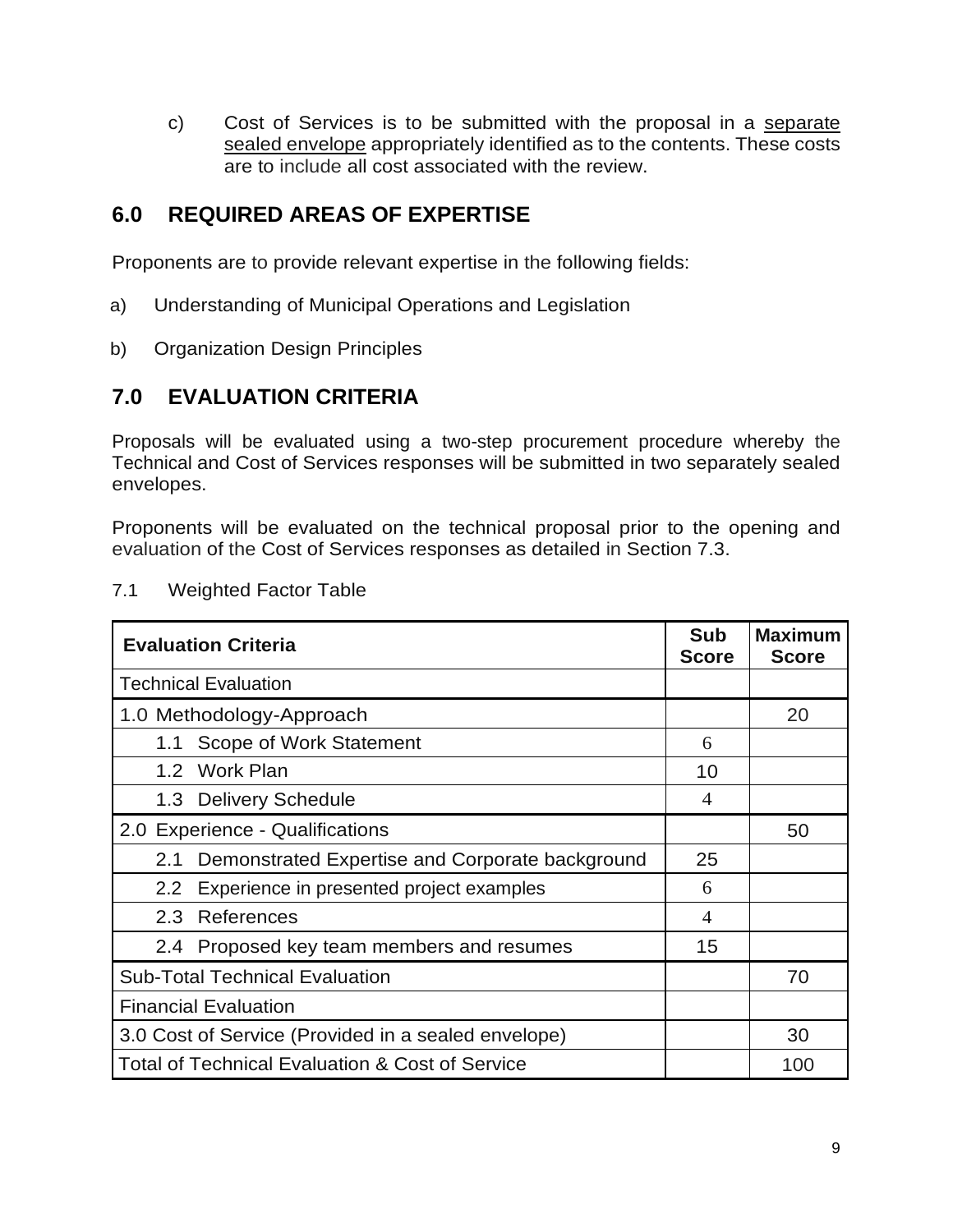The Evaluation Committee will use the following criteria and weight factors to evaluate the proposal submissions:

- 7.2 Technical Evaluation (Methodology and Experience)
	- a) The content (Criteria 1.0 and 2.0) of proposals submitted must achieve from the evaluation panel a minimum combined score of 70% of the points available (49 out of 70) in order to be considered further.
	- b) The Proponents whose proposals do not meet the evaluation, as set out in 7.2 a) above, will have their sealed "Cost of Services" envelopes returned unopened.
- 7.3 Financial Evaluation
	- a) The Proponents whose proposals meet the technical evaluation will be given a value relative to the lowest cost of services, which will be assigned a maximum value of 30.
	- b) The Cost Formula for Evaluation is: Points awarded = (Lowest proposal cost / Proposal cost being evaluated) x Total points available for Cost.
- 7.4 Combined Score of Technical and Financial Evaluation
	- a) The preferred proponent will be selected on the basis of the highest overall score achieved by totaling the Technical score with the Cost of Services score.
	- b) The Owner is not bound to accept the lowest cost or any proposal.

#### <span id="page-9-0"></span>**8.0 INSTRUCTIONS TO PROPONENTS**

- 8.1 Submission Requirements
	- a) Two (2) hard copies of the proposal as well as a copy in Acrobat PDF format on a USB drive must be submitted in a sealed envelope clearly marked "Proposal for Consultant Services", addressed to:

Town of Marystown P.O. Box 1118 150-168 Ville Marie Drive Marystown, NL A0E 2M0

Attention: Alje Mitchell, CAO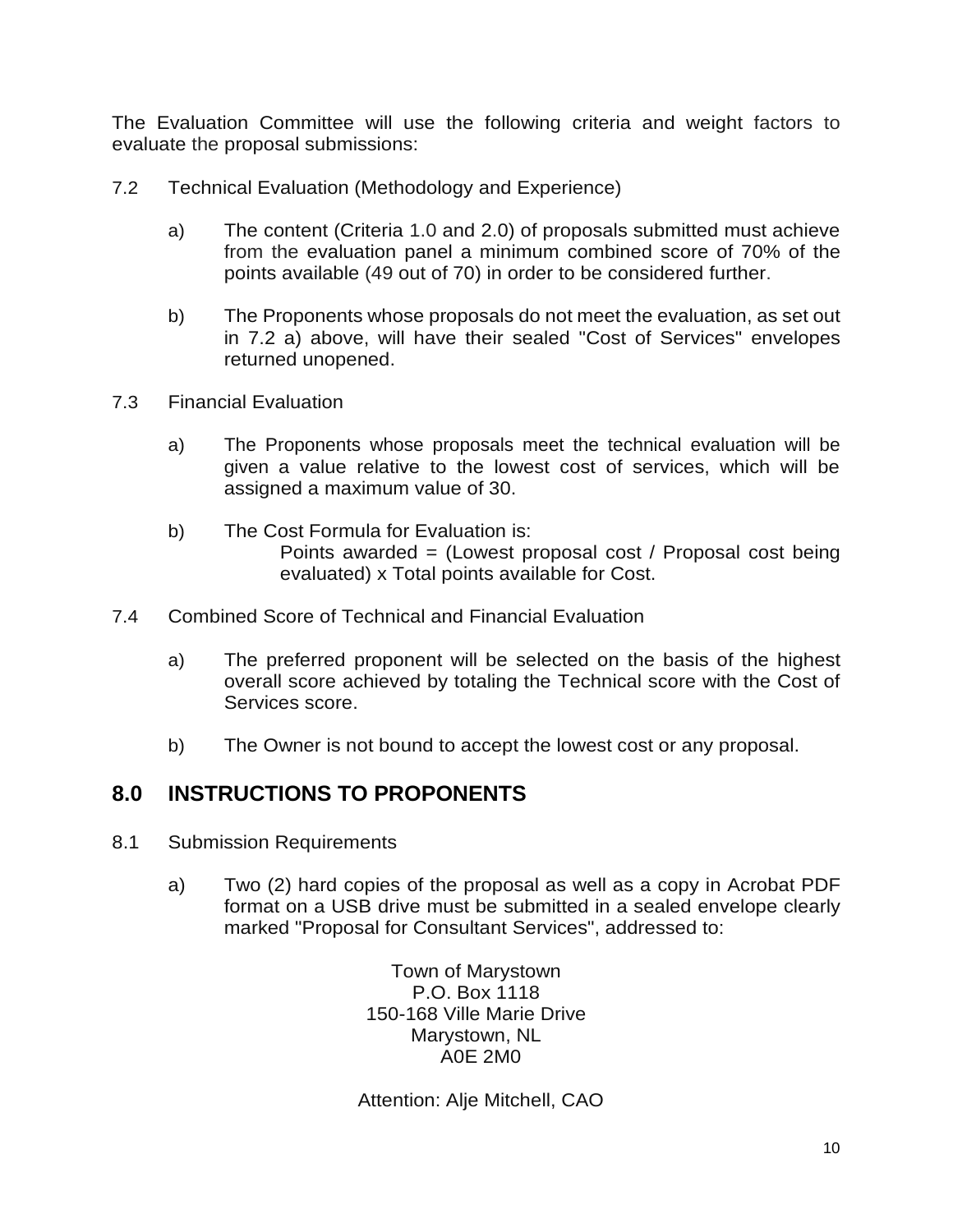- b) Proposal to identify acknowledgement of any addendums to this RFP. This should be noted in your submission. Any submission without this acknowledgement **will not** be accepted.
- c) Proposals must be received at the address above no later than **12 noon, April 6, 2022.**
- d) Proposals received and not conforming to Items 8.1 a) and 8.1 b) will be returned to Proponent(s) without consideration.
- e) Proposals received via facsimile machine or e-mail will not be accepted.
- f) All prices quoted in the proposal are to be in Canadian funds and are to show all applicable taxes.
- g) Proposals are to be submitted using a two-envelope procurement procedure whereby proponents must submit two sealed envelopes simultaneously - one for the Technical Proposal and one for the Cost of Services Proposal appropriately identified as to the contents of each with the name and address of the Proponent. The following wording shall also be marked on the outside of the Cost of Service envelope: "To be opened by Evaluation Committee Only".
- h) Proposals, rather than tenders, have been requested in order to afford consultants an opportunity to demonstrate their specific expertise and potential for an innovative approach in providing consulting services. The proposed approach should satisfy the Town's needs in a cost-effective and timely manner.
- i) Proposals must be based on these Instructions and Terms of Reference.
- j) Proposals must clearly show the complete company name, including name and contact information of primary contact person(s).
- I) Consultants are solely responsible for any costs or expenses related to the preparation and submission of proposals.
- m) After the closing time and date, all proposals received by the Owner become the property of the Owner.
- n) The Consultant's proposal must remain valid for a period of 90 days after the date of closing noted in Section 8.1 c).
- o) The laws of the Province of Newfoundland and Labrador shall govern this proposal and any subsequent contract resulting from this proposal.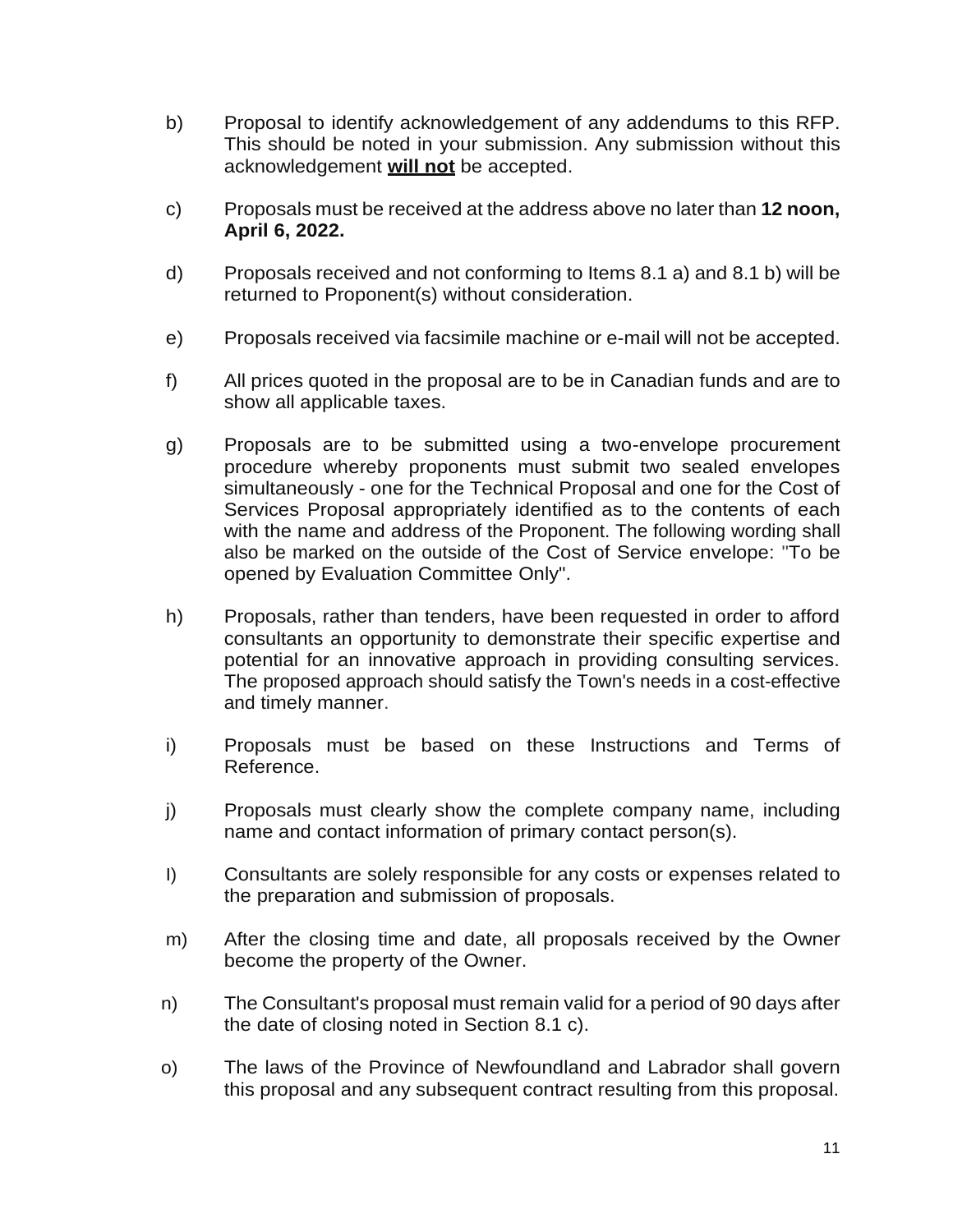#### 8.2 Access to Information

The Town is subject to the provisions of the Access to Information and Protection of Privacy Act. As a result, while Section 39 of the Act does offer some protection for third party business interests, the Town cannot guarantee that all information provided to the Town can be held in confidence.

#### 8.3 Evaluation Process

- a) An Evaluation Committee, made up of Council and the CAO, will review the proposal submissions. Based on the results of the review, the Committee will make a recommendation to Council on a Consultant. The Committee reserves the right to accept any or none of the proposals submitted and will evaluate proposals based on the best value and not necessarily the lowest cost. Please refer to the Evaluation Criteria outlined in Section 7 of the Terms of Reference. Acceptance of the selected Consultant is subject to the approval of the Town Council of Marystown.
- b) The Evaluation Committee reserves the right to conduct pre-selection meetings with consultants, which may include a run-through of the proposal submission.
- 8.4 Reporting Structure

The successful Proponent will report directly to:

Alie Mitchell Chief Administrative Officer Town of Marystown

#### 8.5 Enquiries

a) All enquiries regarding this RFP must be directed to:

Alje Mitchell Chief Administrative Officer Email: [amitchell@townofmarystown.ca](mailto:amitchell@townofmarystown.ca) Ph: (709) 279-1661 ext. 227

- b) All questions should be submitted, in writing, at least six (6) days prior to the closing time and date. No amendments will be issued five (5) days prior to closing.
- c) Any verbal representations, promises, statements or advice made by employees or Councillors of the Town, other than written responses offered through the Chief Administrative Officer, should not be relied upon.